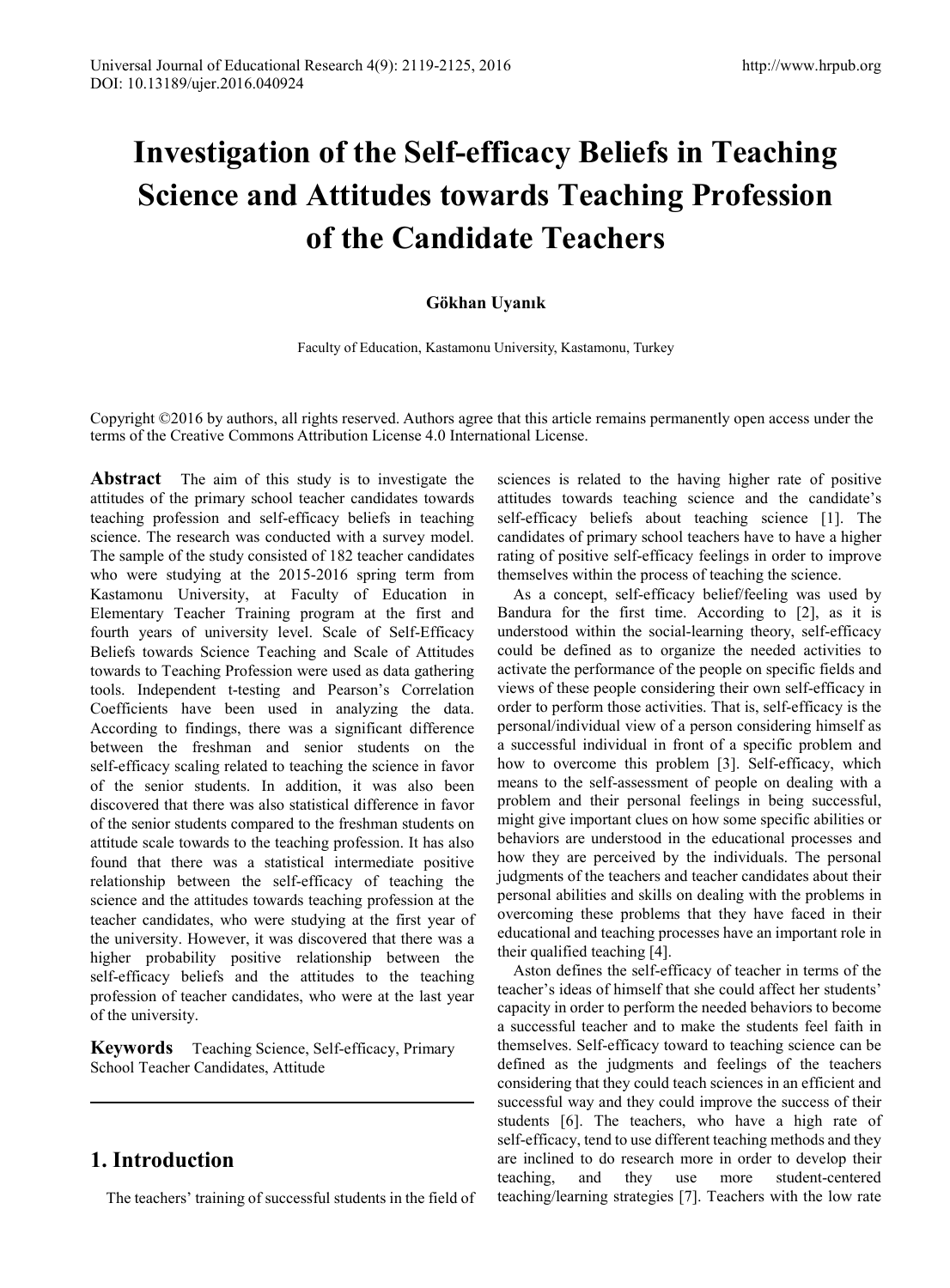of self-efficacy are used to doing their teaching in teacher-centered way and they continue their teaching just by reading the text/course books [8]. Chan has indicated that the teachers with the higher rate of self-efficacy are teaching in a more effective way and they are more relaxed in their lessons compared to the teachers that have a low rate of self-efficacy in his research.

One of the most important factors shaping the life of the individual is his/her profession. Selecting a proper profession and having a positive attitude to the job could make the individual happy, besides contributing the community development [10]. Being a vital life-factor resulting from the division of labor in social life, the profession/job is also crucial for the continuity of the social life [11]. The individual gets a special position with the help his personal job and he earns his life and builds his future based on his profession. The job also affects the individual's character in a great extent [12]. The appropriate job with the self-character enriches the personal character, whereas the inappropriate profession might pose serious problems for the individual. Similarly, it is expected that the individuals, who have the jobs appropriate for their characters, will be more successful and efficient in their life, while the other individuals; who have the inappropriate jobs for their characters, will have a greater risk in experiencing personal conflicts and dissatisfaction [13]. In this context, it is critical to analyze the attitudes of the teacher candidates regarding the teacher profession and in the light of the findings the needed precautions are to taken [14].

Teaching is a term expressing a position at educational institutions; teaching consists of a set of behaviors expected by this institution and it represents the status, duty and the relationship of the educational institution [15]. Yilmaz stated that teaching is a dynamic job and argues that the teacher should not confine herself along her job-life to the achievements of just one foundation that's worked for. Furthermore, Yilmaz claimed that the practice of this profession is important as its content, and they state that it's a prerequisite to have a positive attitude towards being a teacher in order to overcome the problems of the profession, since it is not possible to teach the content/skills just by having knowledge on the subject.

The personal preferences of the teacher are one of the crucial factors in affecting the students' development. On that note, it is possible to think that there is a positive relationship between teacher's focusing on her work and the student's learning by taking her as a model. In short, the quality of the teacher's behaviors is one of the important factors effective in the achievement of the objectives of the educational system. The most parts of the research done in this field focuses on that the knowledge, skills, abilities and behaviors of the teacher candidates, which are acquired before tutoring, are all important factors in education. This situation arises from the fact that the roles of teacher and the students have all become different with the effect of the last changes all around the world. The classical teacher role of the past education system, which is strict, hard-disciplined, firm mannered and having the only right to talk in the classroom, is have to share the responsibility of the learning environment with her learners as a consequence of the last learner-centered education approach of the modern education system [10].

Modern education approaches highlight the importance of discovering the personal attentions and requirements during the choice of profession and the individual should select the professions that will suit himself most, an these approaches also emphasize the importance of developing positive attitudes towards to the individual profession. For the individual, it is important to behave in realistic way in selecting the jobs; in other words, it is very important to select a proper job in accordance with the personal values, abilities, chances, skills and attention [10]. In this sense, the role of the attitude about the job is not negligible.

The attitude of the profession (vocational attitudes) determines the ongoing success of the job. In this case, the possibility of success of the teachers loving their job will be higher than the rate of success of the other teachers [17]. To have a professional awareness seems to be very important for the teacher candidates by developing the positive attitudes about the job. It is important for provide the chances for teacher candidates to acquire the Professional consciousness within the first years of pre-service of education [18]. It is expected from the teachers to gain the positive affective skills besides having the skills and abilities required by the teacher profession. One of the important elements of affective properties, the attitude is one of the frequently used concepts of the educational studies [19]. As having a determiner roles in behaviors, the attitudes are worth examine while analyzing the behaviors of the individuals. Attitude is a tendency that represents the personal interests, feelings and emotions about a psychological object and it is attributed to an individual [20]. The attitudes are evaluative expressing about the objects, people or events both in a positive or negative way, and an attitude means how a person feels about an object [21].

On the light of the literature review, the relationship between the self-efficacy of the teacher candidates on teaching sciences and the alternative conceptualization of the classroom teachers with regards to the sciences [22]. The judgments of the classroom teachers on the science subject and teaching the sciences [23, 24, 25] effect of the science teaching main courses on the self-efficacy of the teacher candidates [26, 27]. In addition, the studies, which included the self-efficacy perceptions in teaching the sciences of the teacher candidates and the factors playing a role in their attitudes of being a teacher, take place within this literature [24, 28, 29, 30, 31, 32, 33, 34]. Teachers with low content knowledge have a higher rate of self-efficacy perception compared to the other teachers, who have a stronger self-efficacy perception of being a teacher. They concluded that the teachers with the high rate of self-efficacy have a tendency to set up a more learner-centered classroom environments by using inquiring methods, and they claimed that this kind of teachers have achieved a greater level of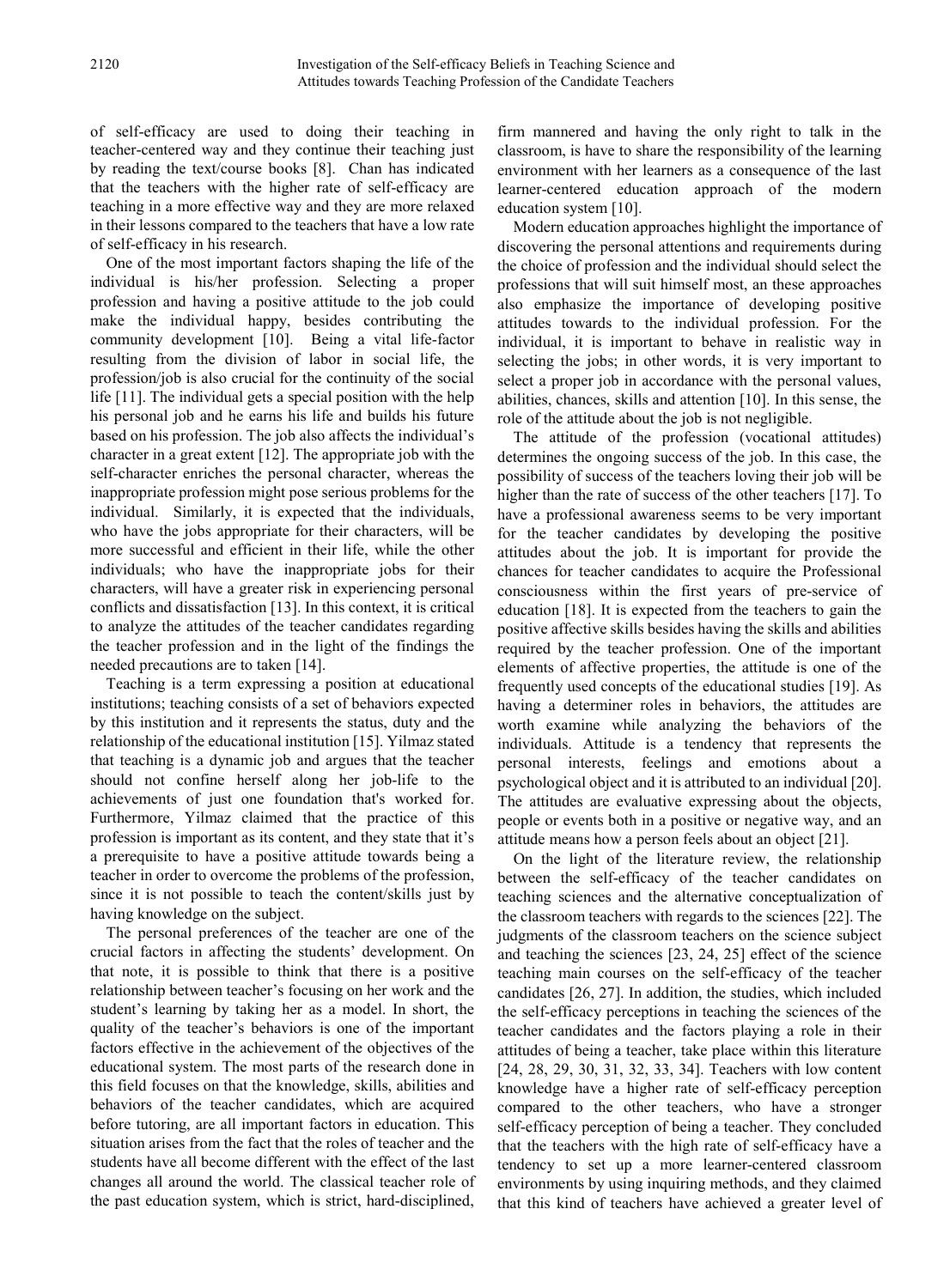success in solving the students problems, and they claimed that these teachers have a great amount of content knowledge about the developmental levels of the students besides believing in themselves.

The teacher candidates might have positive or negative attitudes about the private teaching. Their level of self-efficacy regarding to teaching sciences might be high or low. Consequently, it is required to determine their attitudes of being a teacher and their perception of self-efficacy, and it is important to examine how they have developed these attitudes and beliefs. The limitations of pre-service qualification in teacher training could be analyzed if the attitudes of the teachers and their beliefs about their self-efficacy related to the main educational sciences are determined by the scientific studies. In this way, some solutions could be found for the detected drawbacks. This study is essential in investigating the attitudes of the teachers, as well as detecting the level of the last year students' self-efficacy in teaching the sciences. The aim of this study is to examine the attitudes and self-efficacy levels of the students, who are studying at the first and last year of the education department at undergraduate level. The following questions were asked to achieve this aim:

1) Is there a significant difference in the self-efficacy levels in teaching sciences of the students from the various years?

2) Is there a significant difference in the attitudes towards teaching profession between the different-year students?

3) What kind of relationship exists between the attitudes and the self-efficacy beliefs of the candidate teachers from the different years with regards to teaching science?

## **2. Materials and Methods**

#### **2.1. Model of Research**

This research was conducted by survey model. The survey studies are called as researching the participants' views or opinions are determined and these studies have been conducted mostly on large scale of taking samples [35].

#### **2.2. Sample of Research**

The population of the research consisted of teacher candidates, who were studied at the Elementary Teaching undergraduate program in the Faculty of Education of Kastamonu University in the spring term of 2015-2016 academic year. The sampling consisted of 182 teacher candidates total from the first and fourth grade of the students selected by the purposeful sampling method. 87 of the teacher candidates studies at the first grade, while the rest 95 candidate teachers were at the fourth (last) grade.

The descriptive statistics of the sample is seen at the Table 1.

| Table 1. | Descriptive statistics the sample of research |  |  |  |
|----------|-----------------------------------------------|--|--|--|
|----------|-----------------------------------------------|--|--|--|

| Grade Level | N   | $\%$ |
|-------------|-----|------|
| First Year  | 87  | 47.8 |
| Fourth Year | 95  | 52,2 |
| Total       | 182 | 100  |

As it is seen in the Table 1, 47,8% percent of the sampling population consists of elementary teacher candidates at the first year level of the undergraduate level, while the rest 52,2% percentage of it includes the teacher candidates from the fourth year.

#### **2.3. Data Gathering Tools**

Developed by the Riggs & Enochs and adapted into Turkish [37] Scale of Self-efficacy Beliefs of the Primary School Teacher Candidates in Teaching Science and the Attitude Scale towards to Teaching Profession developed by [15] were used in this research as data collection tools.

The self-efficacy beliefs scaling of the primary school teacher candidates in teaching the science are of the 5 point likert scale type. Comprised of 23 articles originally this scale has been adapted by 21 articles in Turkish by [37] took its final shape. The Turkish version of this scaling has been performed to the 279 teacher candidates studying at elementary teaching program at different 3 universities in Turkey. According to the results of the factor analysis, this scale has been determined as in two-dimensional form like it is in its original form. As being the first dimension of the scale, there were 13 factors at the factor of Teaching Sciences Self-efficacy Belief, consisting of 5 positive and 8 negative articles forming the total 13 factors. There were 8 articles at total, as being 7 positive and one negative factor at the factor of Result Expectation in Teaching Sciences as the second dimension of the factor. Degree of reliability of the first factor was calculated as .89 at the original form of the scale, while it was calculated as .69 as for the second factor. The reliability degree in relation to the overall scaling was determined as .85. For this study, the degree of reliability for the first dimension of the scale was calculated as .87, while this rate was found as .70 for the second factor. For the overall scale, the degree of reliability was calculated as .83. The most positive expression in this scaling was scored as 5 points. The highest score of this scale was 105 points. The most negative expression of the scale was scored as 1 point; in this scaling the lowest score could be 21 points.

The attitude scale towards to the teacher profession consists from 34 articles reflecting the attitudes to the teaching. This scale was developed by [15] as in the type of 5 points Likert scale in undimensional form. The controlling form of this scale has been applied to the 449 students from 11 different teaching undergraduate programs by [15]. As a result of the principal component analysis carried out in relation with the construct validity of the scale it is found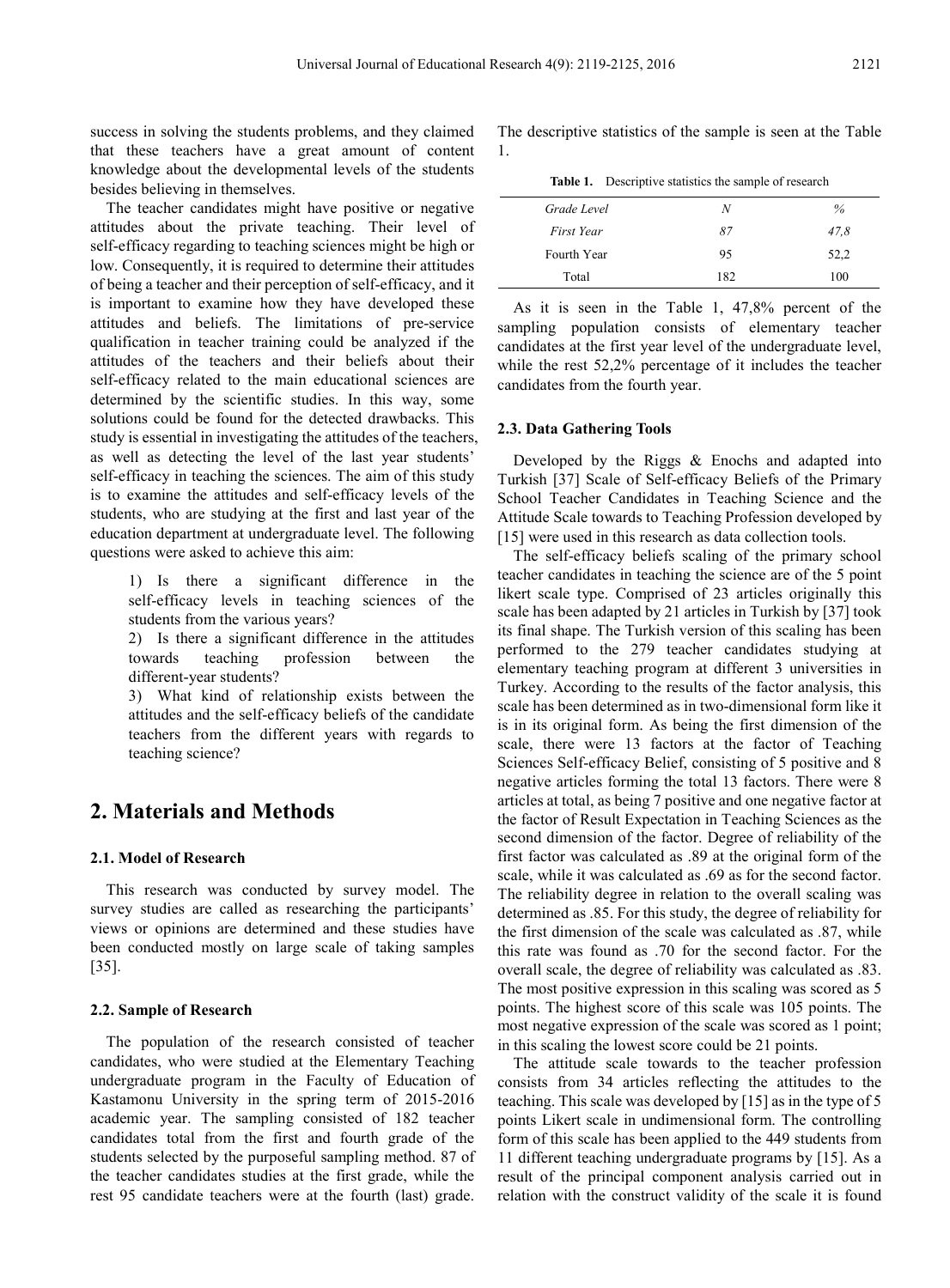that the value of factor loading of the first factor, which consists of 34 article, was between .71 and .41, while the total variance of the factor was 30%. The total point of the scale and individual test correlation of the each article have been examined and it was found that the correlational values of the articles are in the range of .74 and .42. The validity of scaling value was determined as .89 and the internal consistency coefficients of the scale was calculated as .93 as in the original form by [15]. For this study, the validity of the scaling was evaluated as .84 and the internal consistency coefficient was analyzed as .95. The higher scores mean that more positive attitude and the lower scores done at this scale means negative attitudes towards the profession of teaching. The most positive answer was evaluated as 5 points, while the most negative response assumed as 1 point from the attitude scale, which is consisting of 34 articles. In this way, the highest score was 170, while the lowest score was 34 for this testing.

#### **2.4. Implementation**

The data were collected by the researcher from the teacher candidates who were studying at the Elementary Teacher Training Department in the first and fourth grade at Faculty of Education in Kastamonu University in the 2015-2016 academic year spring term. Data were collected through the questionnaires distributed to the participants by the researcher in their classes.

#### **2.5. Data Analysis**

The data were analyzed by using the SPSS 21.0 statistical package software. During the analysis of the data independent t-test was used. In addition to this, Pearson Correlational Coefficient was calculated for the relational analysis. The data were tested at  $p<01$  significance level.

## **3. Results of Research**

#### **Results about first sub-problem**

In order to examine the considerable difference level between the teacher candidates as for the different graders in relation to the self-efficacy belief scaling towards to teaching sciences, independent t-test was applied. The results of the independent t-testing are listed at Table 2.

**Table 2.** Independent t-test results of different grade levels candidate teachers' self-efficacy beliefs towards science teaching scale scores

| Group           | N  | М     | <b>SD</b> | df  |       | р       |
|-----------------|----|-------|-----------|-----|-------|---------|
| First<br>Grade  | 87 | 47.12 | 3.52      |     |       |         |
| Fourth<br>Grade | 95 | 76.18 | 4.44      | 180 | 48.57 | $.000*$ |
| $~^{*}p<.01$    |    |       |           |     |       |         |

In Table 2, the self-efficacy beliefs results in teaching science of the first grade and fourth grade teacher candidates, who were studying elementary teacher training department at the undergraduate level, were compared. After the independent t-test was applied, it was found that there was a statistically significant difference between the first and fourth grade students in favor of the fourth year teacher candidates ( $t_{(180)}$ = 48.57, p<.01). This finding could be interpreted as the self-efficacy beliefs level of the fourth year teacher candidates are more positive than the first year candidates.

#### **Results about second sub-problem**

In order to examine the considerable difference level between the teacher candidates as for the different graders in relation to the attitudes towards teaching profession, independent t-test was applied. The results of the independent t-test are listed at Table 3.

**Table 3.** Independent t-test results of different grade levels candidate teachers' attitudes towards teaching profession scale scores

| Group           | N  | М      | <b>SD</b> | df  |       | p       |
|-----------------|----|--------|-----------|-----|-------|---------|
| First<br>Grade  | 87 | 125.94 | 4 7 7     |     |       |         |
| Fourth<br>Grade | 95 | 137.89 | 4.96      | 180 | 16.51 | $.000*$ |
|                 |    |        |           |     |       |         |

 $*p<.01$ 

The attitudes towards teaching profession of the first grade and fourth grade teacher candidates, who were studying elementary teacher training department at the undergraduate level, were compared in Table 3. After the independent t-test was applied, it was found that there was a statistically significant difference between the first and fourth grade students in favor of the fourth year teacher candidates  $(t_{(180)} = 16.51, p<0.01)$ . This result could be interpreted as the attitudes towards teaching profession of the fourth grade teacher candidates are more positive than the first grade candidates.

#### **Results about third sub-problem**

In order to examine the relationship of the self-efficacy levels in teaching science and attitudes regards to the teaching profession of the different graders of the teacher candidates, Pearson Correlational coefficients were calculated. The related findings are listed at Table 4.

According to Table 4, there was a middle level of significant relationship between the self-efficacy beliefs in teaching science and the attitudes towards teaching profession between the first grade elementary teacher candidates ( $r=0.682$ ,  $p<.01$ ). Furthermore, it has been found that there was a high level positive and meaningful relationship between the self-efficacy beliefs and the attitudes of teaching profession for the last/fourth graders of the elementary teacher candidates,  $(r=0.813, p<0.01)$ .

By examining these findings, it can be said that there was a direct positive correlation between the self-efficacy beliefs level in teaching sciences and the attitudes towards to the teaching profession for both the first and fourth grade teacher candidates. In other words, the more the teacher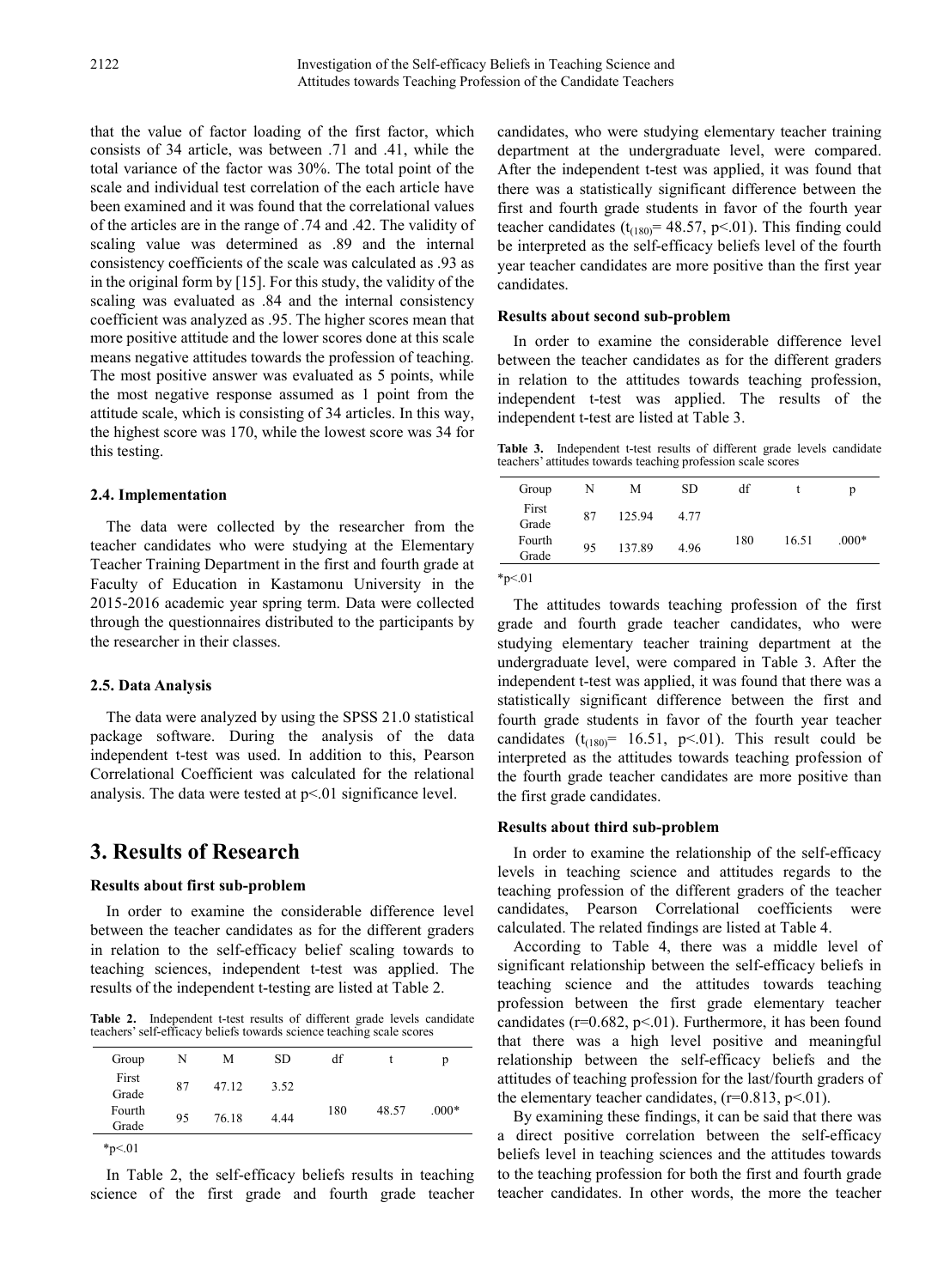candidates have more positive attitudes towards being a teacher, the more their self-efficacy levels of teaching sciences rises.

**Table 4.** The relationship between the different grade levels candidate teachers' self-efficacy beliefs in teaching science and attitudes towards teaching profession

| Grade<br>Level  | Scale        | N  | М      | <b>SD</b> | $\mathbf{r}$ | p    |
|-----------------|--------------|----|--------|-----------|--------------|------|
| First<br>Grade  | <b>SSBST</b> | 87 | 47,12  | 3,52      | $.682**$     | .000 |
|                 | <b>SATP</b>  | 87 | 125,94 | 4,77      |              |      |
|                 | Scale        | N  | М      | <b>SD</b> | $\mathbf{r}$ | p    |
| Fourth<br>Grade | <b>SSBST</b> | 95 | 76,33  | 4,82      | $.813**$     | .000 |
|                 | <b>SATP</b>  | 95 | 137,89 | 4,96      |              |      |

 $*_{p<.01}$ 

SSBST: Scale of Self-efficacy Beliefs towards Science Teaching SATP: Scale of Attitudes towards Teaching Profession

## **4. Discussion and Conclusions**

In this research, the self-efficacy beliefs levels of teaching science and the attitudes towards teaching profession of different graders teacher candidates, who study at elementary teacher training undergraduate program, were investigated. In terms of self-efficacy beliefs levels in teaching science, a significant difference has been found in favor of the fourth grade teacher candidates compared to the first grade students. According to this result, the self-efficacy belief levels in teaching science of the fourth grade students were higher than the first grade teacher candidates. This result has shown a similarity with the related studies [38, 23, 24, 39, 34, 7].

For the new teachers, developing their self-efficacy in teaching science is a prequel in order to have achieved a more positive attitude towards the Life Sciences courses [40]. Providing the learner environments, in which the learning takes place by positive experiences, is essential in order to train questioner and sensitive individuals. In this context, the teachers need to have an interest for the course themselves in order to train the concerning individuals about the life sciences [26]. It could be said that the Science and Technology Teaching courses at the third year of the Elementary Teaching program at the undergraduate programs is an important tool serving for this purpose. Thus according the result of this research, the self-efficacy beliefs levels of fourth grade teacher candidates in teaching science are much higher. It could be said that this situation arises from the fact that the courses of Science and Technology Teaching at the third year level in the undergraduate program of the classroom teacher candidates. Consequently, the teaching of these courses related to the Science and Technology Teaching in a more effective way by new learning methods and techniques could contribute to this situation in a great extent. The studies of this field have shown that the teachers reflect their individual ideas and opinions related to the life sciences [8]. In this context, the teacher candidates must have higher self-efficacy level in teaching science [38]. When the teacher candidates start to teach in this field, their success level in teaching, selecting the appropriate teaching methods and techniques and their relationship with their students will be more effective if they have a high self-efficacy level in teaching science [41, 42]. The self-efficacy beliefs level in teaching science of the teacher candidates could only be achieved in the faculties of education [43]. In order to have a higher level of self-efficacy in teaching than the normal standards, the usage of application, which take the individual differences, might be useful for the purpose [38].

In this research it was found that there was a huge statistically positive difference in favor of the last year students/teacher candidates compared to their first grade counterparts in terms of having attitudes towards teaching profession. According to this result, it could be said that the attitudes towards the teaching profession of the fourth grade teacher candidates are higher than the first year students. This result supports other related studies [44, 45]. However on the contrary to these results, [46, 47, 14] have found that there has been no significant effect of the year/grade level of students in terms of their attitudes towards the teaching profession. The higher levels of the fourth grade students both in the self-efficacy and having positive attitudes, when compared to the previous year students, could arise from the courses they have taken all their program in 4 years education. However, School Experience and Practice Teaching courses that are given at third and fourth years at undergraduate programs might be affective for the fourth year teacher candidates to have a more positive attitude towards teaching profession.

Moseley & Utley stated that for the new teachers developing their self-efficacy beliefs in teaching science it a prequel in order to have achieve a more positive attitudes towards the Science courses. From this perspective, the possible relationships of the self-efficacy levels in teaching science and the attitudes of the teacher candidates were investigated within this research. According this situation, there was a middle level positive and significant relation between the self-efficacy beliefs levels and attitudes towards teaching profession of the first grade teacher candidates. However, the relationship between the self-efficacy beliefs and having positive attitudes of the fourth grade students were analyzed much more higher.

Within the light of these results, it can be claimed that the teacher candidates, who have increased their levels of self-efficacy beliefs in teaching science, have also managed to have more positive attitudes of becoming a teacher. The importance of the education delivered to the teacher candidates during their undergraduate education process is very crucial. Particularly, the vocational courses related to teaching and pedagogical courses have a great importance on their learning process of being a teacher. These kinds of courses could form the base of teaching.

The application should be performed in order to make the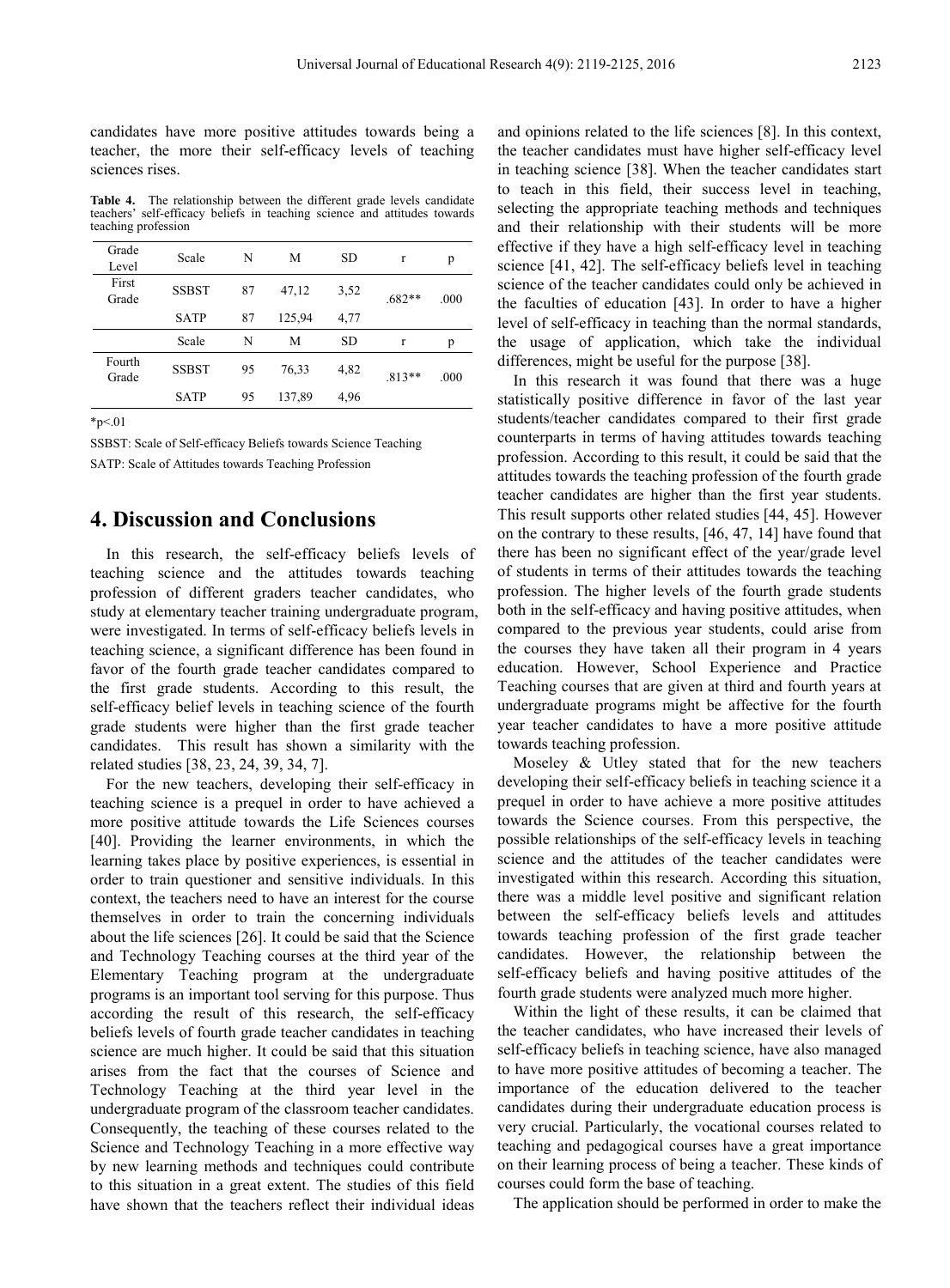teacher candidates especially in terms of pedagogical courses during their undergraduate program. Teacher candidates should be activated in the courses related to their profession. The courses, which are by the active involvement of the students in the science courses, will be particularly beneficial to them in developing a higher self-efficacy level in teaching science. This situation might contribute to the teacher candidates in having a more positive attitude of being a teacher, by experiencing teaching in their practice courses.

The teacher candidates, who have a more positive attitude, will be effective in training the new generation in a better way. On this context, the academicians of the educational faculties have a crucial responsibility. The learner centered/experience based courses should be given to the teacher candidates. Two way communications should be provided, and the opinions of the undergraduate students are to be considered. In the scope of the courses as school experience and practice teaching, the courses are to be done even in communication with some village schools, and the collaboration with the teacher teaching at these kinds of schools. By this way, the primary school teacher candidates could gain different experiences before teaching.

## **REFERENCES**

- [1] Tschanen-Moran, M., Woolfolk-Hoy, A., & Hoy, W. K. (1998). Teacher efficacy. Its meaning and measure. Review of Educational Research, 68 (2), 202-248.
- [2] Bandura, A. (1986). Social foundations of thought and action: a social cognitive theory. Englewood Cliffs, NJ: Prentice-Hall.
- [3] Tuckman, B. W. (1991). Educational psychology. From theory to application. Florida: Harcourt Brace Jovanovich, Inc.
- [4] Özdemir, S. M. (2008). Investigation of the elementary teacher candidates' self-efficacy beliefs towards the teaching process for different variables. Educational Administration: Theory and Practice, 54, 277-306.
- [5] Aston, P. T. (1984). Teacher efficacy: A motivational paradigm for effective teacher education. Journal of Teacher Education, 35(5), 28-32.
- [6] Özkan, Ö., Tekkaya, C. & Çakıroğlu, J. (2002). Understanding the science concepts of science teacher candidates' levels, attitudes towards science education and self-efficacy beliefs. V. Science and Mathematics Education Congress, 16-18 September 2002 Ankara: Middle East Technical University.
- [7] Yıldız-Duban, N., & Gökçakan, N. (2012). Classroom teacher candidates' attitudes towards teaching profession and self-efficacy towards science teaching. Çukurova University, Institute of Social Science Journal, 21 (1), 267-280.
- [8] Plourde, L. A. (2002). The influence of student teaching on pre-service elementary teachers' science self-efficacy and outcome expectancy beliefs. Journal of Instructional

Psychology, 29 (4), 245-252.

- [9] Chan, D. W. (2003). Multiple intelligences and perceived self-efficacy among Chinese secondary school teachers in Hong Kong. Educational Psychology, 23(5), 521-533.
- [10] Bozdoğan, A. E., Aydın, D., & Yıldırım, K. (2007). Attitudes towards teaching profession of teacher candidates. Ahi Evran University Kırşehir Faculty of Educational Journal, 8(2), 83-97.
- [11] Sönmez, V., Senemoğlu, N., Alkan, C., Bircan, I., Karakütük, K., & Yanpar, T. (2000). Entry into the teaching profession. Ankara: Anı Publishing.
- [12] Aslan, D., & Köksal-Aksoy, A. (2006). Examining attitudes towards the teaching profession and professional self-esteem of pre-school teachers. Çukurova University Journal of the Institute of Social Sciences, 15(2), 51-60.
- [13] Arıcak, T., & Dilmaç, B. (2003). Self-esteem in terms of a number of variables, examination of vocational guidance and counseling student self-esteem levels. Trakya University Journal of Social Sciences, 3(1), 1-8.
- [14] Özder, H., Konedralı, G., & Zeki-Perkan, C. (2010). Examining the attitudes of prospective teachers teaching profession in terms of various variables. Theory and Practice in Educational Administration, 16 (2), 253-275.
- [15] Üstüner, M. (2006). Reliability and validity of the scale of attitude towards the teaching profession, Theory and Practice in Educational Administration, 45, 109-127.
- [16] Yılmaz, H. (1996). Measurement and evaluation in education (1. Ed.). Istanbul: Öz Eğitim Publishing.
- [17] Şenel, H. G., Demir, İ., Sertelin, Ç., Kılıçaslan, A., & Köksal, A. (2004). The relationship between attitudes towards the teaching profession and personality traits. Educational Research, 15 (4), 99-109.
- [18] Şimşek, H. (2005). Secondary education teacher for non-thesis program, students continued their attitudes towards the teaching profession. 100. Year University Electronic Journal of Education, 2, 1-26.
- [19] Başbay, M., Ünver, G., & Bümen, N. T. (2009). Secondary education teacher graduate thesis students' attitudes towards the teaching profession: A longitudinal study. Theory and Practice in Educational Administration, 15(59). 345-366.
- [20] Kağıtçıbaşı, Ç. (1999). New human and people. İstanbul: Evrim Publishing.
- [21] Robbins, S. (1994). Fundamentals of organizational behavior. (Trnslt. S. A. Öztürk). Eskişehir: ETAM Printed Publications.
- [22] Schoon, K. J., & Boone, W. J. (1998). Self-efficacy and alternative conceptions of science of pre-service elementary teachers. Science Education, 82 (5), 553-568.
- [23] Hazır-Bıkmaz, F. (2006). Views on the effective science and self-efficacy beliefs in science teaching. Eurasian Journal of Educational Research, 25.
- [24] Morrell, P., & Carroll, J. (2003). An extended examination of pre-service elementary teachers' science teaching self-efficacy. School Science and Mathematics, 103 (5), 246-251.